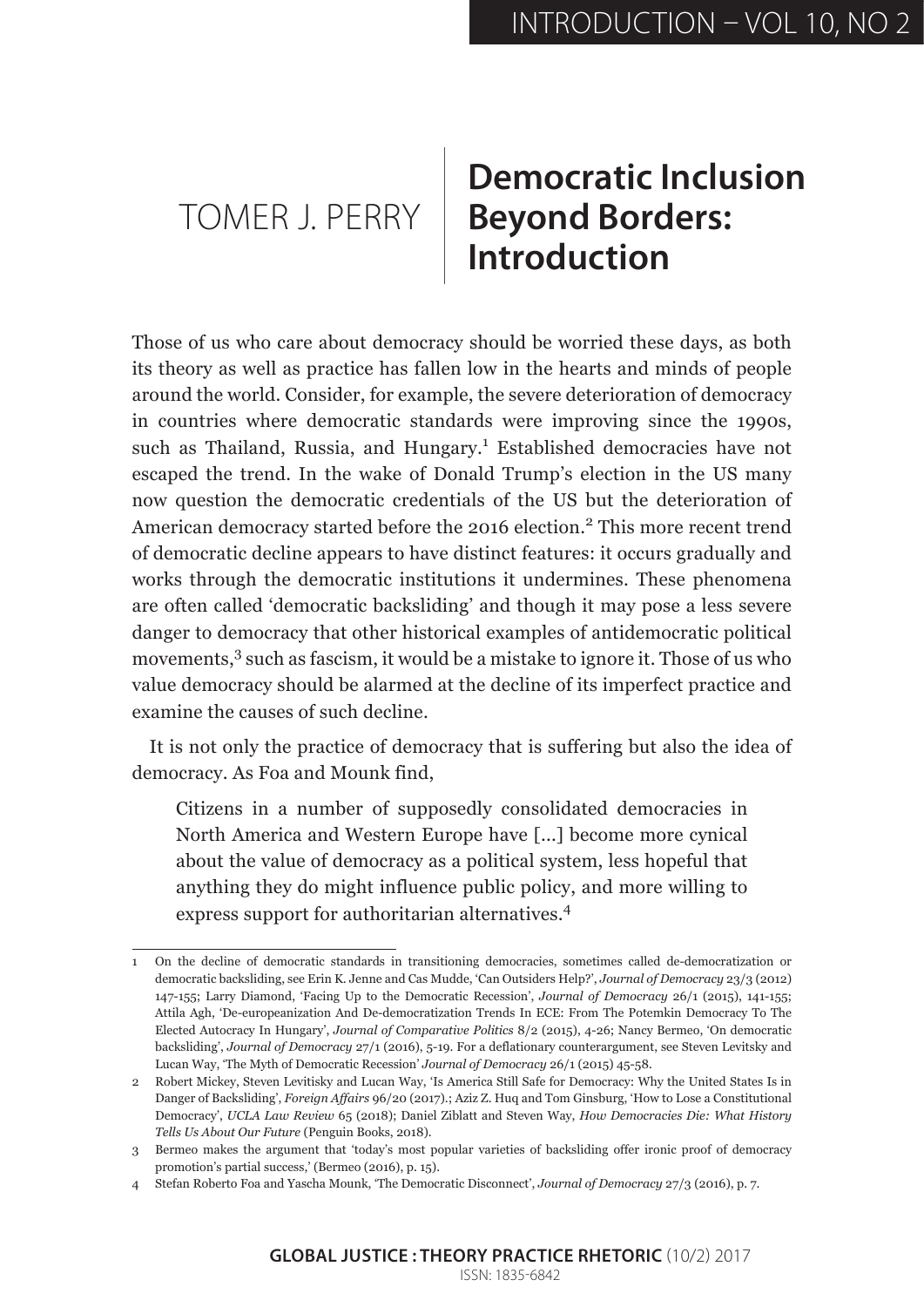The decline in support for democratic ideas, and particularly for the bundle of institutions associated with liberal democracy (including the protection of civil and political liberties), is alarming and comes in various forms.

Some rejections of democracy, notably on the left, are related to democracy's tolerance of, and complicity in, what many perceive as egregious injustices such as economic inequality, racial dissemination, nationalist prejudice, and imperialist global economic order. On the other hand, right leaning positions reject the liberal constraints on democracy in favor of crude majoritarianism that does not protect minorities or foreigners. This position is associated with the rise of right-wing populism that purports to speak in the name of the people and is often nationalistic and even ethnic. Lastly, from both the left and the right there are revivals of that old argument against democracy's incompetence: the problem with democracy, they say, is that it places political power in the hands of people who are not only ignorant but also vulnerable to manipulation and subject to irrational whims. The contemporary meritocratic challenge to democracy has been fueled, in part, by the economic success of China and Singapore that present non-democratic (perhaps authoritarian) models of government that arguably deliver policies superior to those of modern democracies.<sup>5</sup>

Whatever their current incarnation, these powerful arguments against democracy were part of the discussion for and against democracy since antiquity. Yet there is an aspect for contemporary discontent with democracy that merits special consideration, democracy's decreased capacity to deliver governance and legitimacy in the context of political and economic globalization: the rise of international organizations, the expansion of trade, the movement of capital, and the growing influence of private corporations and wealthy individuals.

Considered in this light, we can understand the decline in the appeal of the idea of democracy as related not only to the decline of practice but also to a lacuna of democratic theory, which motivated this symposium in this issue of *Global Justice: Theory, Practice, Rhetoric*. The most common approach to democracy in the literature sees it as a set of practices that hold a territorial sovereign accountable, through election of representatives, to a population of citizens whose legal status as citizens is based on their mutual constitution of a national-cultural group. This definition brings together various components, each of which is controversial and worthy of review: presumption of territoriality, near exclusive sovereignty, election of representatives, emphasis on citizenship as a legal status, and a common basis for membership that is often cultural-

<sup>5</sup> For some leading examples see Daniel Bell, *The China Model: Political Meritocracy and the Limits of Democracy* (Princeton: Princeton University Press, 2015); Jason Brennan, *Against Democracy* (Princeton: Princeton University Press, 2016).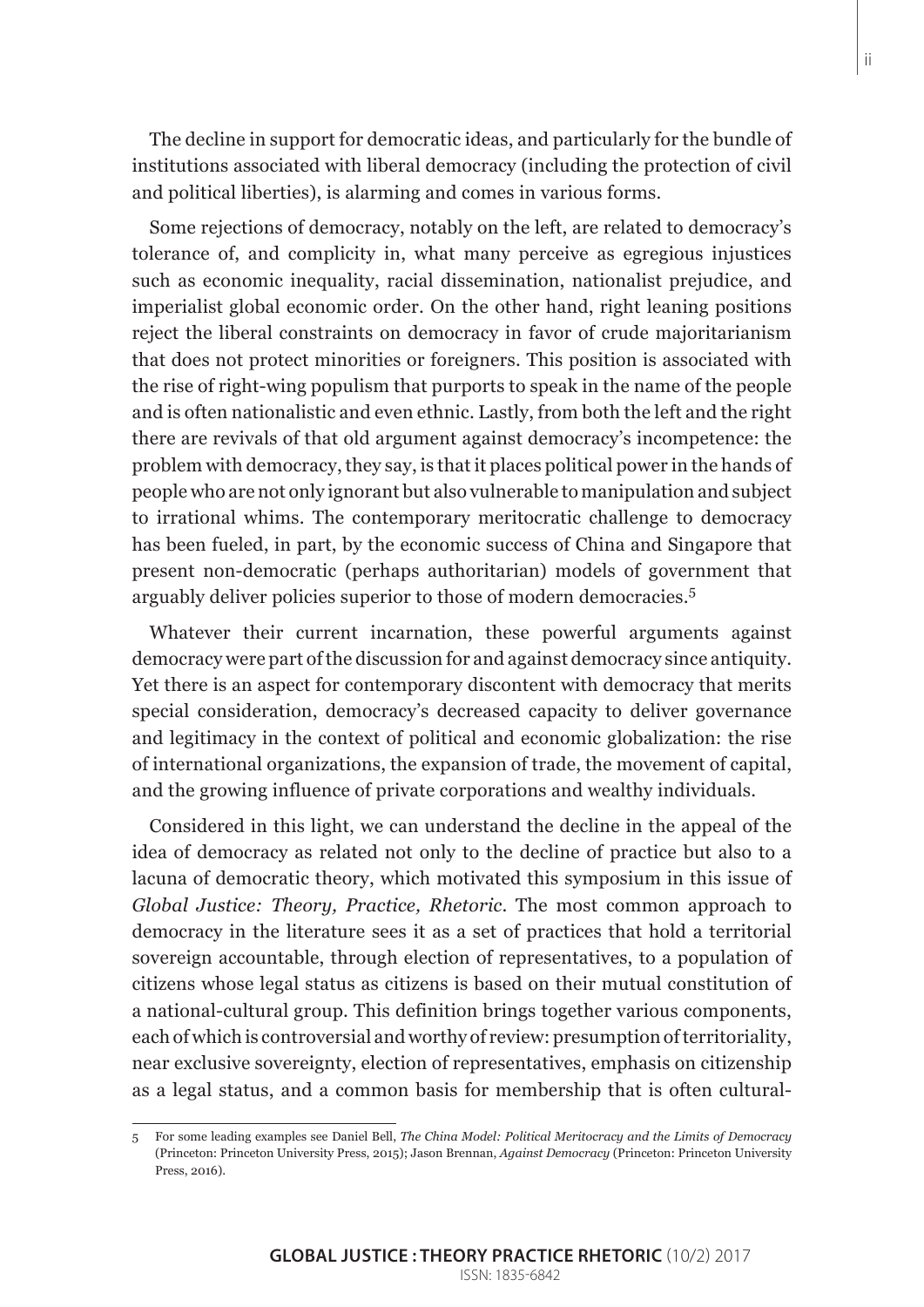national (and sometimes ethnic). Each of these components is challenged somewhere in the literature but rarely are they all cast into doubt together. Call the perspective that assumes democratic theory should be developed against this set of assumptions the *statist* approach to democracy.<sup>6</sup>

The symposium advances democratic theory by developing and applying democratic ideas without this statist set of assumptions. As theorists of global democracy argue, this statist theory of democracy is ill-equipped to deal with transnational issues such as immigration, international trade, terrorism, and transnational organization like the European Union, the World Trade Organization, or the International Criminal Court.<sup>7</sup> More generally, democratic theory of this kind cannot adequately address moral and political issues that arise in the contemporary context of cultural, political, and economic globalization. While cosmopolitan democrats acknowledge these concerns, they often adopt a variant of the statist theory of democracy and attempt to apply it to the world as a whole instead of developing novel democratic theory, free from the statist assumptions.

The problems with the statist approach to democratic theory mirror those that plague statist approaches to justice, as noted by both scholars in the global justice literature as well as proponents of cosmopolitan democracy. First, the statist theory of democracy is ill-fitted to the reality of global politics. Though the statist perspective is sometimes adopted to render to suit the circumstances of global politics,8 it ignores realities that clash with statist assumptions: destabilizing immigration flows,  $9$  disputed borders, state weakness, sovereign inequalities,  $10$ and the growing strength of international organizations, transnational networks,

<sup>6</sup> In the literature on global justice, though not as much in the literature on democratic theory, it is standard to discuss the division between statist and cosmopolitan approaches to global justice, and there are various sub-divisions and distinctions within each approach and see David Miller, *National Responsibility and Global Justice* (Oxford: Oxford Univeristy Press, 2007); Gillian Brock, *Global Justice: A Cosmopolitan Account* (Cambridge: Cambridge University Press, 2009); Richard Vernon, *Cosmopolitan Regard: Political Membership and Global Justice* (Cambridge: Cambridge University Press, 2010); Mathias Risse, *On Global Justice* (Princeton: Princeton University Press, 2012); Laura Valentini, *Justice in a Globalized World: A Normative Framework* (Oxford: Oxford University Press, 2011); Lea Ypi, *Global Justice and Avant-Garde Political Agency* (Oxford: Oxford University Press, 2012).

<sup>7</sup> David Held *Democracy and the Global Order: From the Modern State to Cosmopolitan Governance* (Stanford: Stanford University Press, 1995); Danielle Archibugi, *The Glboal Commonwealth of Citizens: Towards Cosmopolitan Democracy* (Princeton: Princeton University Press, 2009); Luis Cabrera, *Political Theory of Global Justice: A Cosmopolitan Case for the World State* (New York: Routledge, 2004); Joshua Cohen and Charles F. Sabel, 'Global Democracy?', *NYU Journal of International Law and Politics* 37/4 (2005), 763-797.

<sup>8</sup> And see for example Michael Blake, 'Distributive Justice, State Coercion, and Autonomy', *Philosophy & Public Affairs* 30/3 (2001), 257-296; Risse (2012).

<sup>9</sup> Liav Orgad, *The Cultural Defense of Nations: A Liberal Theory of Majority Rights* (Oxford: Oxford University Press,  $2015$ 

<sup>10</sup> For some influential literature on these issues see Martha Finnemore, *The Purpose of Intervention: Changing Beliefs About The Use of Force* (Ithaca; London: Cornell University Press 2003); Stephen D. Krasner, *Sovereignty: Organized Hypocrisy* (Princeton: Princeton University Press, 1999); David A. Lake, *Hierarchy in International Relations* (Ithaca; London: Cornell University Press, 2009).

**GLOBAL JUSTICE : THEORY PRACTICE RHETORIC** (10/2) 2017 ISSN: 1835-6842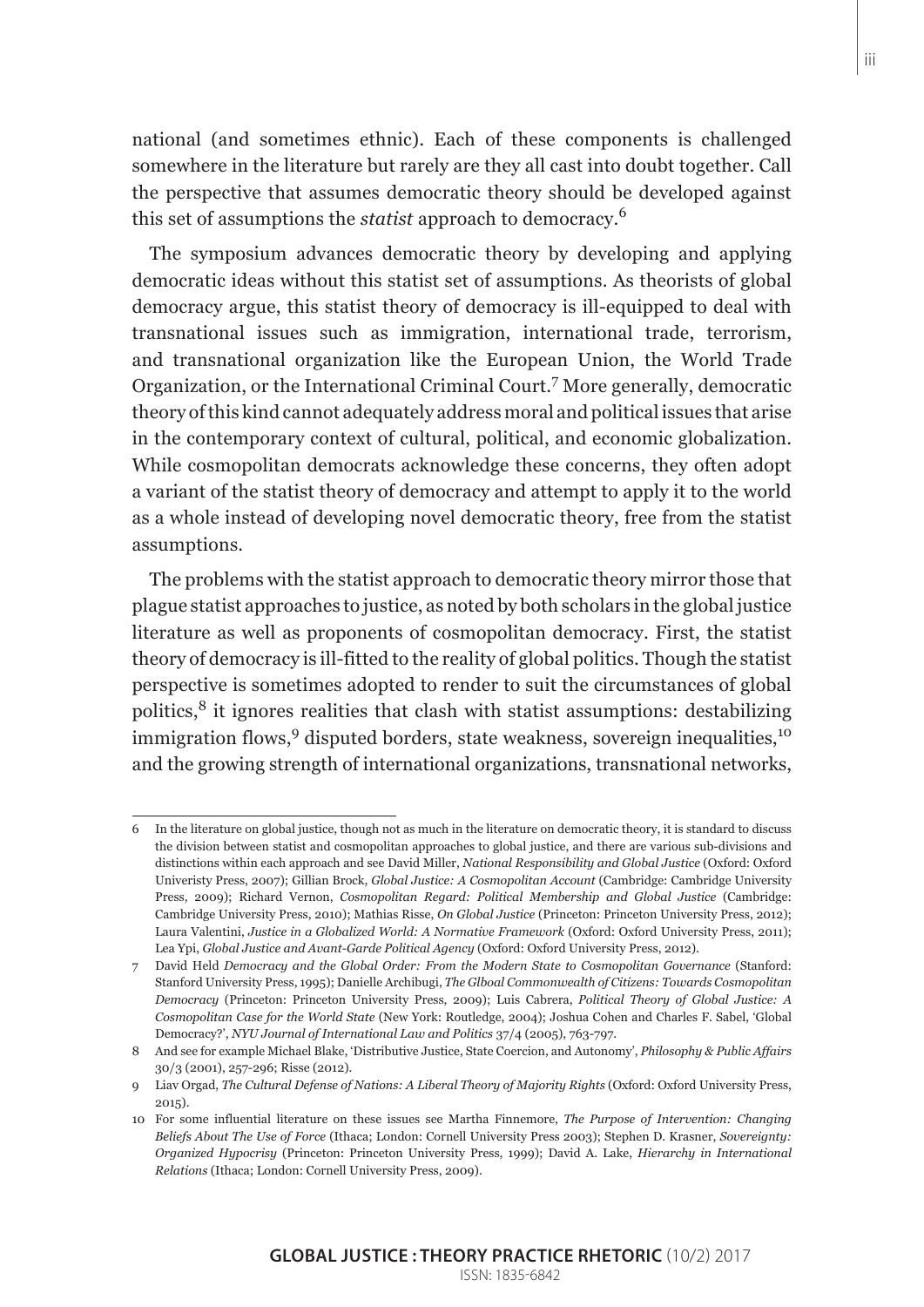and other non-state actors.<sup>11</sup> There is, of course, theory that breaks with some or many of the statist assumptions, $12$  yet a large portion of democratic theory still takes the statist set of assumption for granted and to the extent that these assumptions are made in the name of political reality, they unnecessarily restrict the development of democratic theory. In addition, even if the statist approach represented a fair approximation of the political reality, accepting it as an assumption fails to subject it to scrutiny.13 Therefore, accepting the statist assumptions means we cannot explore their appropriateness even when they are established practice.

These shortcomings of the statist approach urge us to consider alternatives perspectives. The three articles in this special issue join the growing literature that explores democratic theory and practice without most, or all, of the assumptions included in the standard statist approach. They specifically consider democratic participation and inclusion under conditions of political and economic globalization, displaying attention to the realities of contemporary global politics while subjecting them to scrutiny. The three papers are as follows.

In *Economic Participation Rights and the All-Affected Principle*, Annette Zimmermann intervenes critically into the philosophical debate on the allaffected principle (AAP) as a robust alternative to rival statist ideals of democratic enfranchisement. While Zimmermann endorses the general view that AAP plausibly justifies why a given polity ought to enfranchise all citizens and noncitizens whose interests are affected by that polity's democratic decisions, she notes that the way the principle has commonly been construed in the literature has missed an important form of inclusion: economic participation. 'To be affected,' Zimmermann argues, often means to be affected in virtue of one's participation in increasingly transnational economic relationships, and the conferral of standard political participation rights such as the right to vote is often simply insufficient for voicing and protecting morally weighty interests.

<sup>11</sup> The arguments regarding the strength and autonomy of non-state actors are more controversial among scholars of international relations and there are some who argue that the trend of weakening state sovereignty is reversing. Yet there is substantial scholarship that establishes the strength of various non-state actors and see for example Margaret E. Keck and Kathryn Sikkink, *Activists Beyond Borders: Advocacy Networks in International Politics* (Ithaca; London: Cornell University Press, 1998); Mary Kaldor, *Global Civil Society: An Answer to War* (Polity Press, 2003); Michael N. Barnett and Martha Finnemore, *Rule for the World: International Organizations in Global Politics* (Ithaca; London: Cornell University Press, 2004); Anne-Marie Slaughter, *A New World Order* (Princeton: Princeton University Press, 2005); Deborah D. Avant, Martha Finnemore and Susan K. Sell (eds.), *Who Governs the Globe?* (Cambridge: Cambridge University Press, 2010).

<sup>12</sup> There are various theoretical approaches to democracy that attempt to do just that, some under the heading of cosmopolitan or transnational democracy, and see Held (1995); Archibugi (2009); Cohen and Sabel (2005); John S. Dryzek, *Deliberative Global Politics: Discourse and Democracy in a Divided World* (Cambridge; Malden, MA: Polity Press, 2006); Melissa S. Williams, 'Citizenship as Agency within Communities of Shared Fate' in Steven Bernstein and William D. Coleman (eds.) *Unsettled Legitimacy: Political Community, Power, and Authority in a Global Era* (Vancouver: UBC Press, 2009).

<sup>13</sup> This is the variant of the status-quo bias, and see Valentini (2011); Ypi (2012).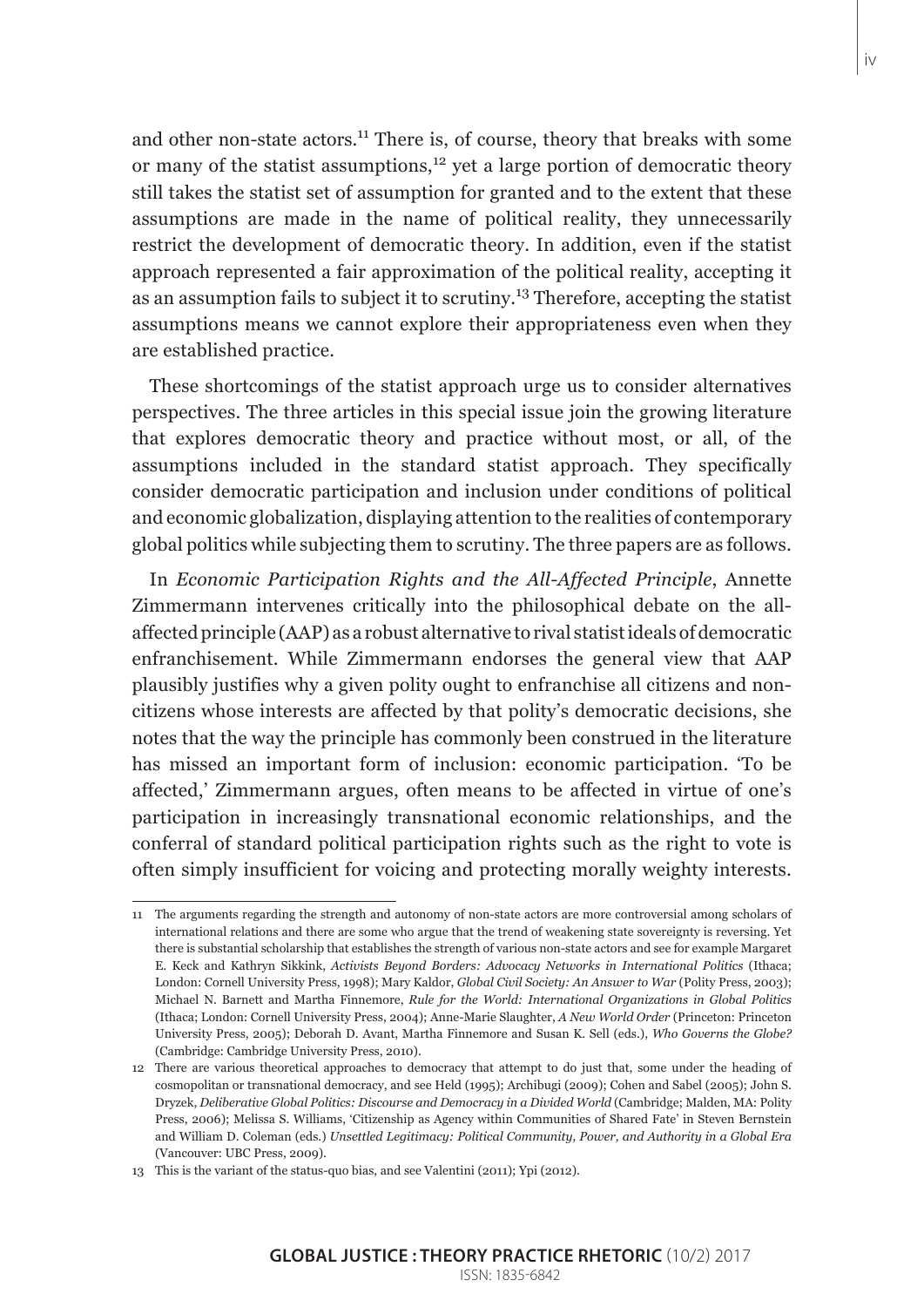According to Zimmermann, a commitment to AAP thus entails, among other things, a commitment to granting agents economic participation rights in various institutional settings, which entitle agents to use economic resources to voice political preferences, or to voice their political preferences over decisions concerning economic resources. As Zimmermann shows, striking, boycotting, participatory budgeting, and other forms of economic participation are an important but underacknowledged part of transnational democratic enfranchisement in accordance with AAP.

In *Democratizing Global 'Bodies Politic': Collective Agency, Political Legitimacy, and the Democratic Boundary Problem*, Terry Macdonald merges an exploration of democracy's normative foundations with attention to specific characteristics of political reality. Macdonald notes that scholarship on democracy's boundary problem has focused on identifying the appropriate population group for democratic governance, or the 'demos.' In contrast, Macdonald argues that in order to determine the appropriate boundaries of democratic units we should consider the scope of a unit's institutionalized governance capabilities, which she terms 'public power.' We should consider public power, according to Macdonald, because legitimate democratic governance is produced not only through the decision-making agency of a demos, but also through the institutionally distinct sources of political agency that shape a unit's governance capabilities. Achieving legitimate democratic governance requires institutionalized collective decision-making, the 'mind,' as well as institutionalized governance capabilities, the 'body' of the *body politic*. Paying attention to public power, Macdonald concludes, lends support to a pluralist approach of global democratic institution building, endorsing the direct democratic control of multiple existing state and non-state institutions.

In *Should International Organization Include Beneficiaries in Decision-Making? An Argument for Mediated Inclusion*, Chris Tenove considers how  $inclusion - a core democratic principle - should be pursued in the concrete$ case of the relationship between international organizations and their intended beneficiaries. Tenove defines IOs' 'intended beneficiaries' as a particular type of constituency, and deploys the principle of affected interests to argue that they have strong normative claims for inclusion because IOs affect their vital interests and their political agency. Tenove further argues that inclusion can often be substantively achieved through processes of representation and communication, which he calls 'mediated inclusion.' He reviews existing practices and trends in global governance to identify the opportunities and obstacles for the mediated inclusion of IOs' intended beneficiaries. Tenove's theoretical and empirical investigation lead to the conclusion that inclusion of intended beneficiaries in